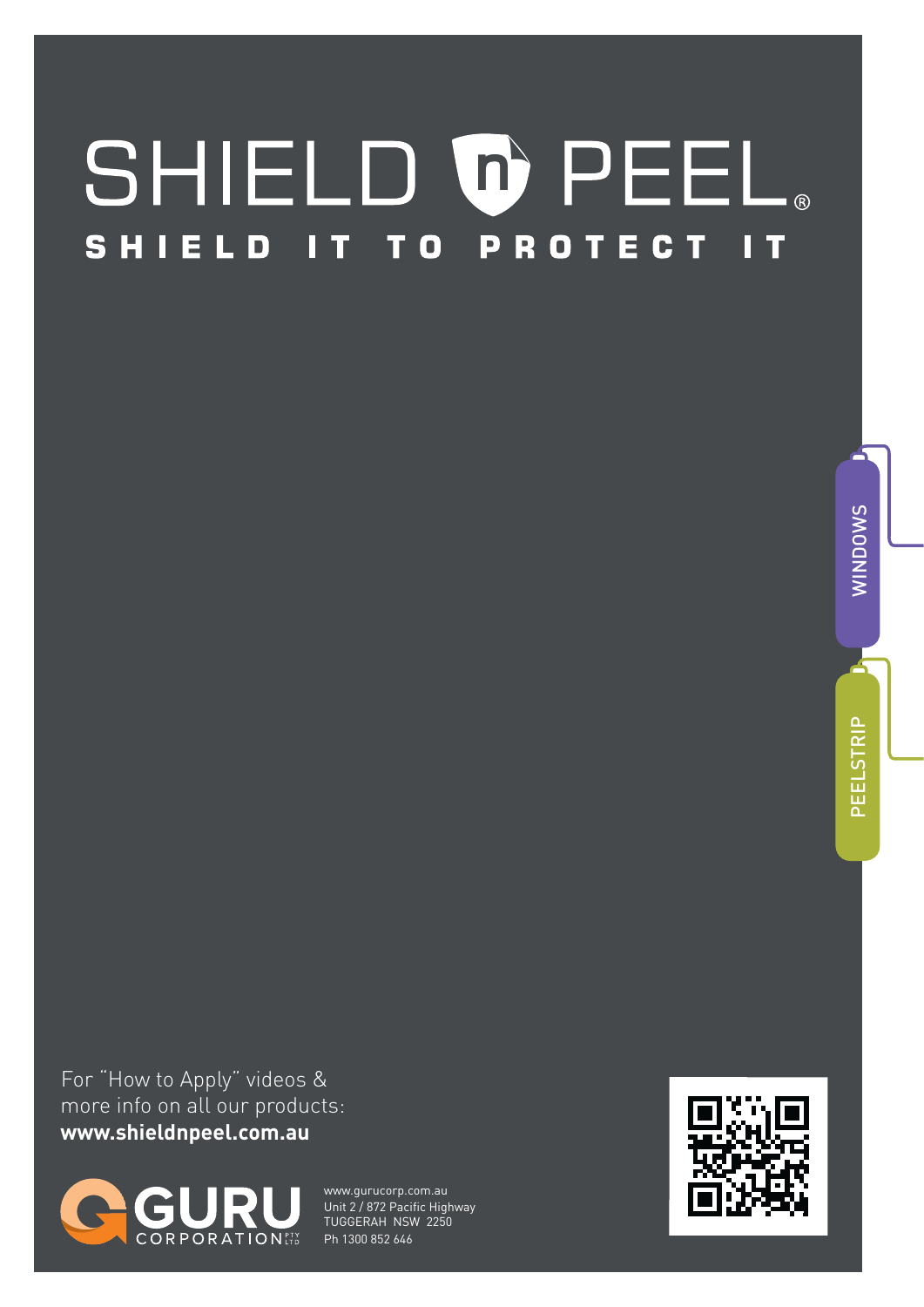# SHIELD OPEEL. n

**WINDOWS** WINDOWS







**SHIELD n PEEL** for

**WINDOWS** delivers a temporary surface protection to most non-porous surfaces. It protects against possible damage caused by cement, paint or render spatter, welding and grinding flecks as well as other damage caused during the building, renovating and cleaning process.



**USE ON**

Windows Glass Powder-coated frames **Balustrades** Most non-porous surfaces \*

#### **PROTECTS FROM**

Mortar, render, plaster, paint Dirt, dust, mud & grime Most solvents Light impact Acid rain Grinding & welding flecks

#### **\* ALWAYS TEST SURFACES FOR SUITABILITY BEFORE USE**



**COVERAGE UP TO 4m² PER LITRE**

coverage of 250µ WET (10mils WET) to achieve a coverage of approx. 4m² per litre.



#### **PROTECTION PERIOD UP TO 6 MONTHS**

NOTE: Coverage, cost and protection period are guides only as actual coverage, costs and protection periods achieved are determined by the application technique used. For extended protection additional coats can be applied.

For "How to Apply" videos & more info on all our products: **www.shieldnpeel.com.au**



www.gurucorp.com.au Unit 2 / 872 Pacific Highway TUGGERAH NSW 2250 Ph 1300 852 646

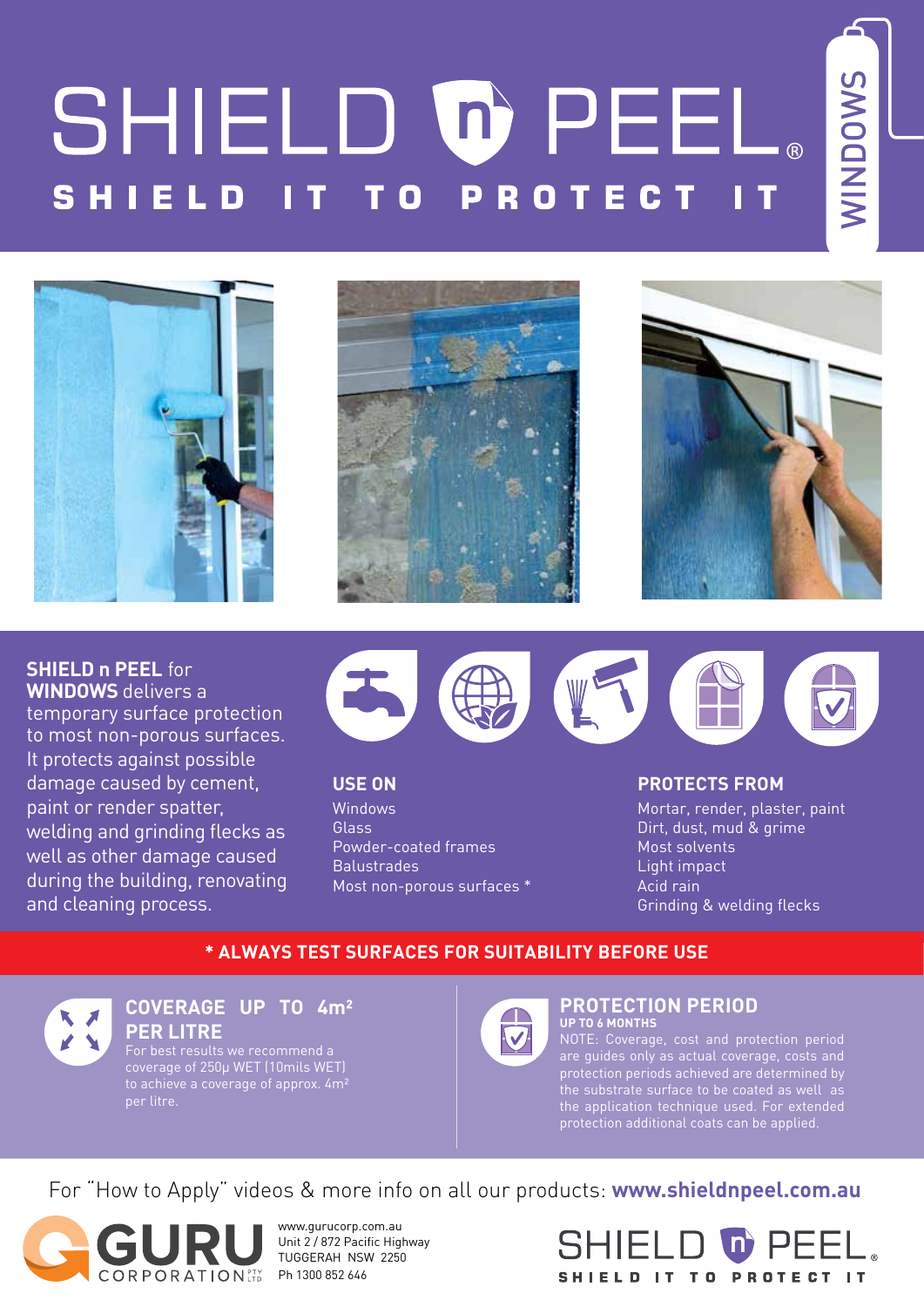## **SHIELD & PEEL** SHIELD IT TO PROTECT IT

# **SDS**

#### **MARCH 2022**

#### **SAFETY**

- DO NOT TAKE INTERNALLY IF SWALLOWED EYES & SKIN CONTACT<br>\* DO NOT induce vomiting \* \* Flush thoroughly with
- 
- 
- \* Seek medical advice
- 
- \* Flush thoroughly with plenty of water
- \* Drink plenty of water (slowly) \* If irritation persists, seek medical advice

#### **SECTION 1 - CHEMICAL PRODUCT AND COMPANY IDENTIFICATION**

#### **PRODUCT NAME**

SHIELD N PEEL WINDOWS

#### **PRODUCT USE**

Waterborne Peelable coating.

#### **SUPPLIER**

Company: Guru Corporation Pty Ltd ABN: 83 096 593 092 Address: Unit 2 / 872 Pacific Highway, LISAROW NSW 2250, AUSTRALIA Telephone: +61 2 4353 9660 Fax: +61 2 4353 9466

#### **SECTION 2 - HAZARDS IDENTIFICATION**

**GHS Hazard Classified:** Not Applicable

**GHS Signal Word:** Not Applicable

**GHS Hazard Statements:** Not Applicable

**GHS Precautionary Statements:** Product is not considered hazardous under normal conditions. Direct contact of product with eyes can cause irritation.

#### **SECTION 3 - COMPOSITION / INFORMATION ON INGREDIENTS**

| <b>CHEMICAL NAMES</b>                    | CAS NO.              | CONC. %         | TWA $\rm (mg/m^3)$ | $STEL \, (ma/m^3)$ |
|------------------------------------------|----------------------|-----------------|--------------------|--------------------|
| ACRYLIC POLYMER                          | <b>SECRET</b>        | 30-60           | NOT SFT            | NOT SFT            |
| OTHER NON HAZARDOUS INGREDIENTS<br>WATER | VARIOUS<br>7732-18-5 | 10-30<br>to 100 | NOT SFT<br>NOT SET | NOT SFT<br>NOT SFT |

#### **SECTION 4 - FIRST AID MEASURES**

**EYES:** The material can be removed with water. Remove contact lenses if possible and flush with plenty of water at least 30 minutes. Seek medical attention for inspection of the eye and the vicinity hereof.

**SKIN:** Immediate first aid is not likely to be required. The material can be removed with water. Flush with plenty of water while or after removing contaminated clothes and shoes. Wash contaminated clothing normally before reuse.

**INGESTION:** Rinse mouth thoroughly with water and give large amounts of milk or water to people not unconscious. A physician or Poison Control Center should be contacted for advice and observation.

**INHALATION:** Immediate first aid is not likely to be required.

**You should call the Poisons Information Centre if you feel that you may have been poisoned, burned or irritated by this product. The number is 13 1126 from anywhere in Australia (0800 764 766 in New Zealand) and is available at all times. Have this SDS with you when you call.**

#### **SHIELD to PEE** SHIELD IT TO PROTECT IT

SD S

Z<br>W  $\Box$ O ≶  $\mathsf{S}$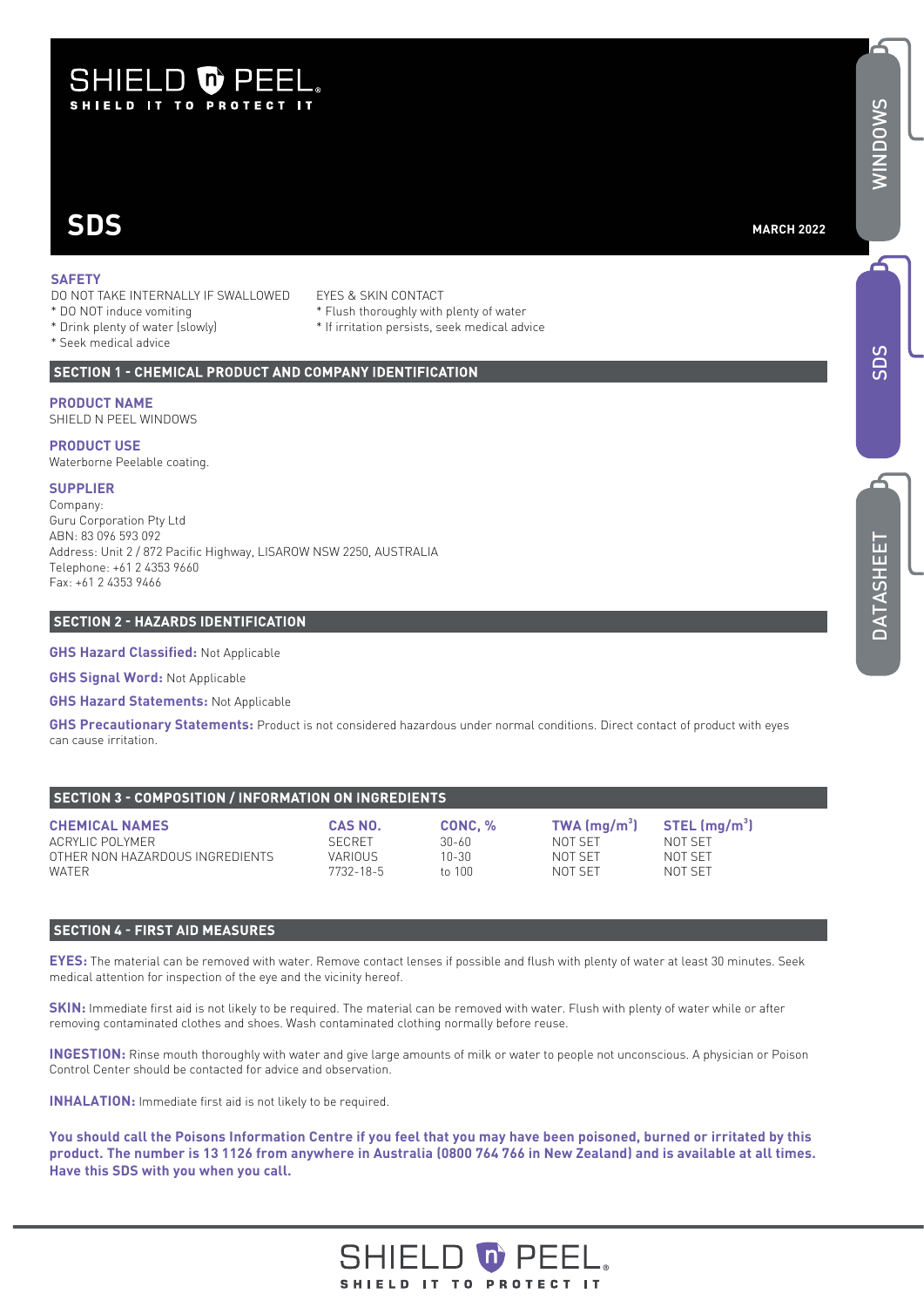#### **SECTION 5 - FIRE FIGHTING MEASURES**

#### **EXTINGUISHING MEDIA:**

Water spray, foam, dry chemical or carbon dioxide or halon.

#### **SPECIAL FIRE FIGHTING PROCEDURES:**

Firefighters, and others exposed, wear self-contained breathing apparatus. Equipment should be thoroughly decontaminated after use.

#### **UNUSUAL FIRE AND EXPLOSION HAZARDS:**

None

#### **HAZARDOUS DECOMPOSITION PRODUCTS:**

Chemicals that may be formed if temperature, oxygen content and circumstances allows for it: hydrocarbons, carbon monoxide and carbon dioxide.

#### **FLAMMABILITY:**

Material must be heated locally to more than 380 C before ignition can occur.

#### **SECTION 6 - ACCIDENTAL RELEASE MEASURES**

#### **ACCIDENTAL RELEASE MEASURES:**

 Refer to section 13 for disposal information and 15 for reportable quantity information. **Personal precautions:** Use personal protection measures as described in section 8. **Environmental precautions:** Keep out of drains and water courses. **Methods of cleaning up:** In case of spill: Scoop, sweep, or vacuum and remove.

#### **SECTION 7 - HANDLING AND STORAGE**

#### **HANDLING:**

Handle in accordance with good industry hygiene and safety practices to minimize spill and water contamination. Vacuum using a wet vacuum cleaner. Avoid the use of compressed air for cleaning. Take precautionary measures to avoid electrostatic discharges. These practices include avoiding unnecessary exposure and removal of material from eyes, skin and clothing. Keep away from heat, sparks and open flame. Empty containers or bags retain vapor and product residue. Observe all recommended safety precautions until container is cleaned, reconditioned or destroyed. The use of this material's container for non-industrial purposes is prohibited and any reuse must be in consideration of the data provided in this SDS.

#### **STORAGE:**

Keep the containers tightly closed. Store in a cool – absolutely frost-free, dry place.

#### **GENERAL:**

Stable under normal conditions of handling and storage

6

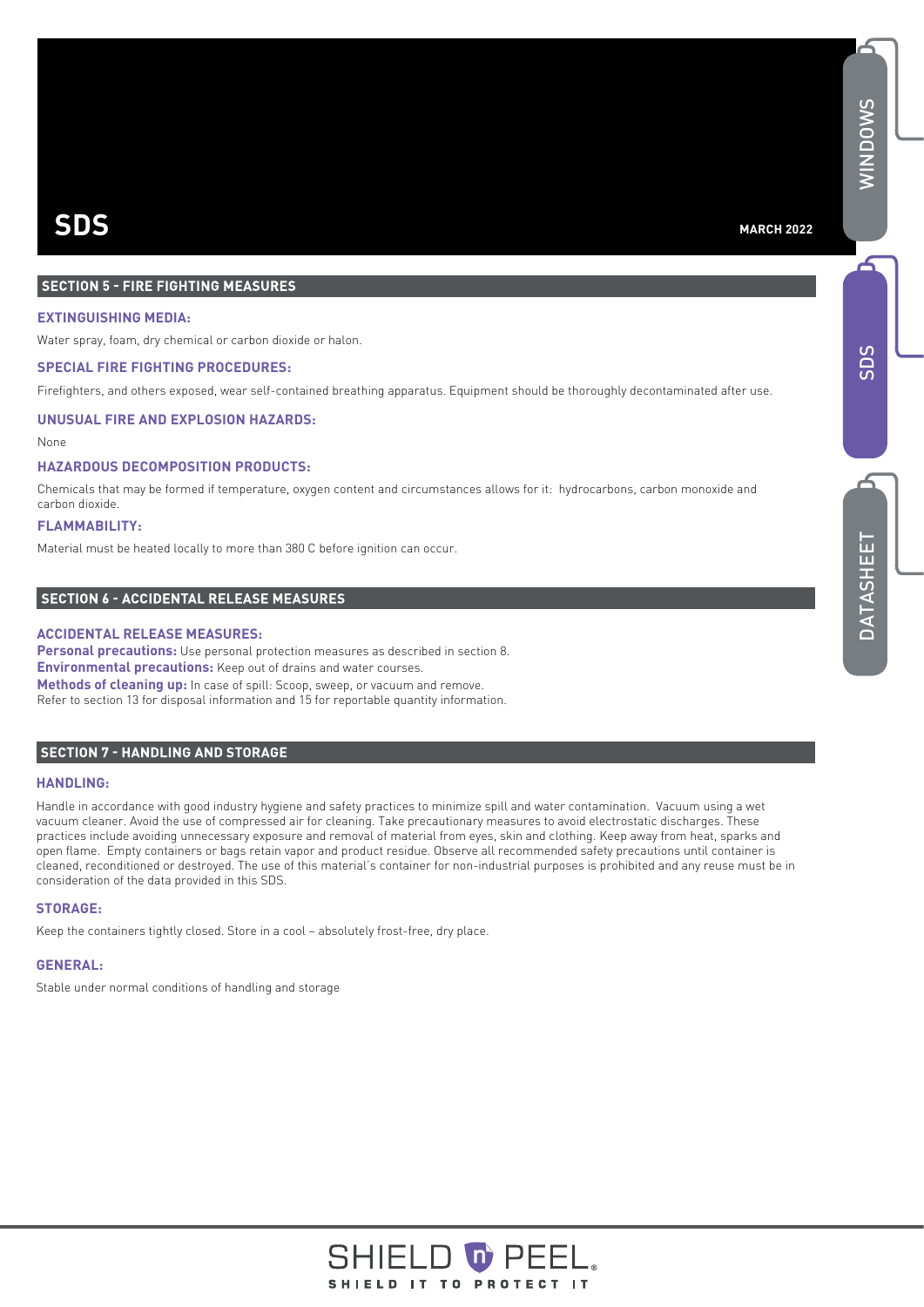#### **SECTION 8 - EXPOSURE CONTROLS / PERSONAL PROTECTION**

#### **ENGINEERING CONTROLS:**

#### **VENTILATION:**

If practical, use local mechanical exhaust ventilation at sources of air contamination such as processing equipment.

**RESPIRATORY PROTECTION:** This material is not likely to present an airborne exposure concern under normal conditions of use. I however sprayed in air by high-pressure to form an aerosol use the normal safety procedures and practice as is required by the process.

**EYE PROTECTION:** Use good industrial practice to avoid every eye contact.

**SKIN PROTECTION:** Although this product does not present a significant skin concern, minimize skin contamination by following good industrial practice. Wash thoroughly with soap after handling. Dried up PVB on skin normally is easily removed.

**OTHER PROTECTIVE CLOTHING OR EQUIPMENT:** Wearing protective gloves is recommended. Consult the glove/clothing manufacturer to determine the appropriate type glove/clothing for a given application.

**WORK HYGIENIC PRACTICES:** Wearing protective gloves is recommended. Consult the glove/clothing manufacturer to determine the appropriate type glove/clothing for a given application. Use good industrial practice to avoid eye contact, by pouring, pumping or other change of container for the dispersion use protective goggles.

**EXPOSURE GUIDELINES:** Airborne exposure limits: (ml/m3 = ppm)

OSHA and/or ACGIH have not established specific exposure limits for this material. However, they have established limits for particulates not otherwise regulated (PNOR) and particulates not otherwise classified (PNOC) respectively, which are the least stringent exposure limits applicable to dusts:

**Process measures:** Provide adequate local and overall ventilation. Ventilate as needed to control airborne dust levels below the occupational safety limits. Provide access to running clean water or eye-rinsing stations, as well as frequent cleaning for spillage.

**Respiratory protection:** Use an approved respiratory unit and if uncontrolled releases have to be cleaned use a positive pressure respiratory system.

**Eye protection:** Wear safety glasses with side shields or goggles.

**Hand protection:** Wear resistant gloves of rubber or plastic.

**Skin protection:** Wear appropriate clothing to avoid prolonged skin-contact.

**Hygiene:** Always observe good personal hygiene, as washing after handling and before eating, drinking or smoking. Routinely wash clothing.

#### **SECTION 9 - PHYSICAL AND CHEMICAL PROPERTIES**

#### **PHYSICAL PROPERTIES**

| <b>BOILING POINT:</b>    | 212 F           |
|--------------------------|-----------------|
| Specific Gravity (H2O=1) | 1.07            |
| % volatile by volume     | 50 (water)      |
| Vapor Density            | N/A             |
| <b>Evaporation Rate</b>  | 100C            |
| Odor                     | Mild odor       |
| Appearance               | Blue liquid     |
| Viscosity                | 6,000-12000 cps |
| Odor Threshold           | None            |
| рH                       | >8              |
| Solubility in water      | 100% soluble    |
|                          |                 |

#### D O PEE SHIELD IT TO PROTECT IT

SD S

Z<br>W  $\Box$  $\circ$ ≶  $\mathsf{S}$ 

6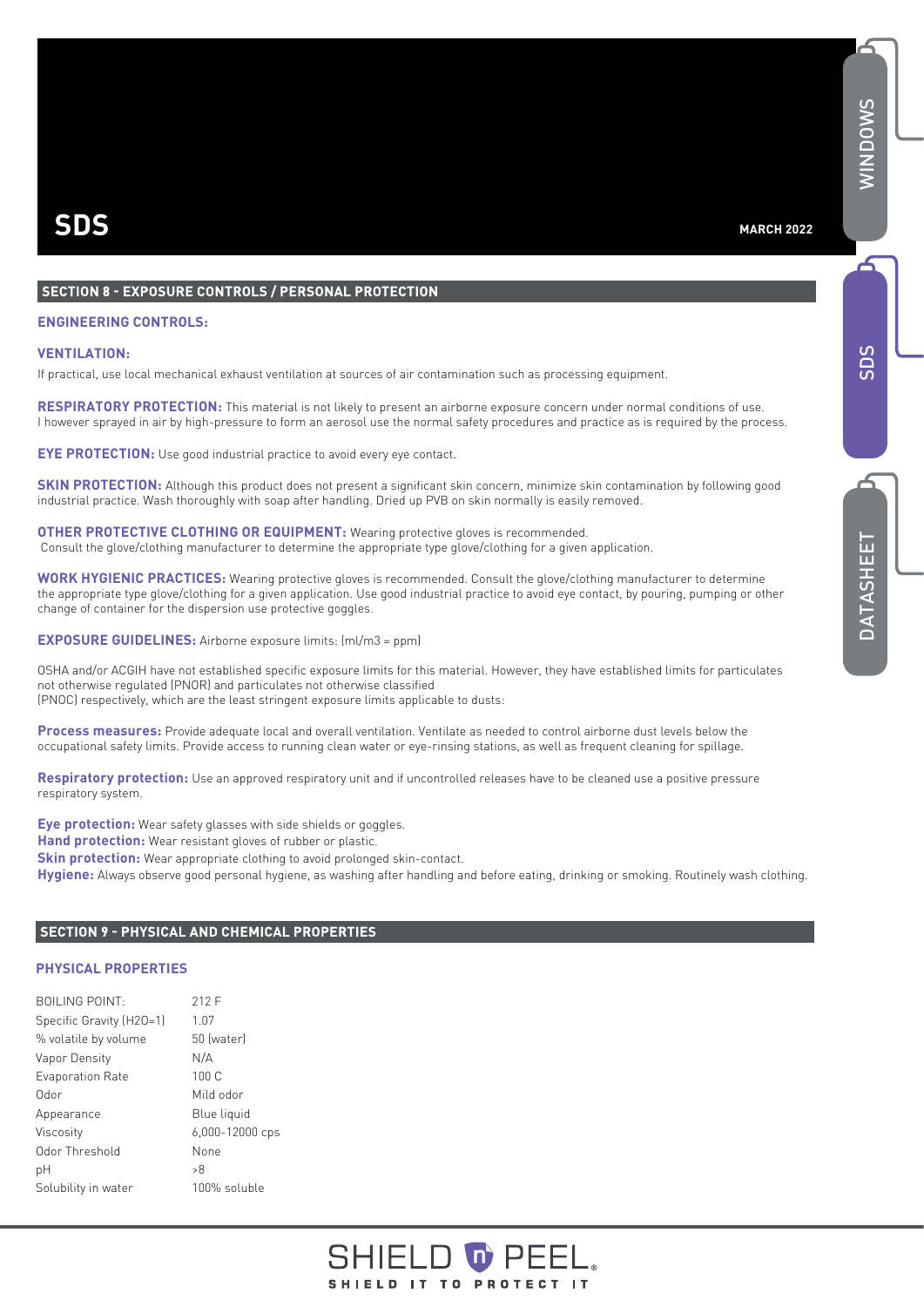DATASHEE DATASHEET

# **SDS**

#### **MARCH 2022**

#### **SECTION 10 - STABILITY & REACTIVITY**

#### **STABILITY**

Stable. Shelf life depends on storage conditions. Agitation requires before use, phase separation may take place.

**CONDITIONS TO AVOID (STABILITY):** All sources of ignition and heat

**INCOMPATIBILITY (MATERIAL TO AVOID):** Strong oxidizing agents.

**HAZARDOUS DECOMPOSITION OR BY-PRODUCTS:** Butyraldehyde; butyric acid; acrolein; crotonaldehyde; Methanol; formic acid; carbon monoxide (CO); carbon dioxide.

**HAZARDOUS POLYMERIZATION:** Hazardous polymerization does not occur.

**CONDITIONS TO AVOID (POLYMERIZATION):** Freeze and cold temperature.

#### **SECTION 11 - TOXICOLOGICAL INFORMATION**

**Local Effects:** There is no data to hand indicating any particular local effects. **Target Organs:** There is no data to hand indicating any particular target organs.

#### **CLASSIFICATION OF HAZARDOUS INGREDIENTS**

Ingredient Risk Phrases No ingredient mentioned in the HSIS Database is present in this product at hazardous concentrations.

#### **POTENTIAL HEALTH EFFECTS**

#### **INHALATION:**

**Short Term Exposure:** Available data indicates that this product is not harmful. However product may be mildly irritating, although unlikely to cause anything more than mild transient discomfort.

**Long Term Exposure:** No data for health effects associated with long term inhalation.

#### **SKIN CONTACT:**

**Short Term Exposure:** Available data indicates that this product is not harmful. It should present no hazards in normal use. However product may be mildly irritating, but is unlikely to cause anything more than mild discomfort which should disappear once contact ceases. **Long Term Exposure:** No data for health effects associated with long term skin exposure.

#### **EYE CONTACT:**

**Short Term Exposure:** This product is believed to be mildly irritating, to eyes, but is unlikely to cause anything more than mild transient discomfort.

**Long Term Exposure:** No data for health effects associated with long term eye exposure.

#### **INGESTION:**

Short Term Exposure: Significant oral exposure is considered to be unlikely. However, this product is believed to be mildly irritating to mucous membranes but is unlikely to cause anything more than mild transient discomfort. **Long Term Exposure:** No data for health effects associated with long term ingestion.

#### **CARCINOGEN STATUS:**

**SWA:** No significant ingredient is classified as carcinogenic by SWA. **NTP:** No significant ingredient is classified as carcinogenic by NTP. **IARC:** No significant ingredient is classified as carcinogenic by IARC.

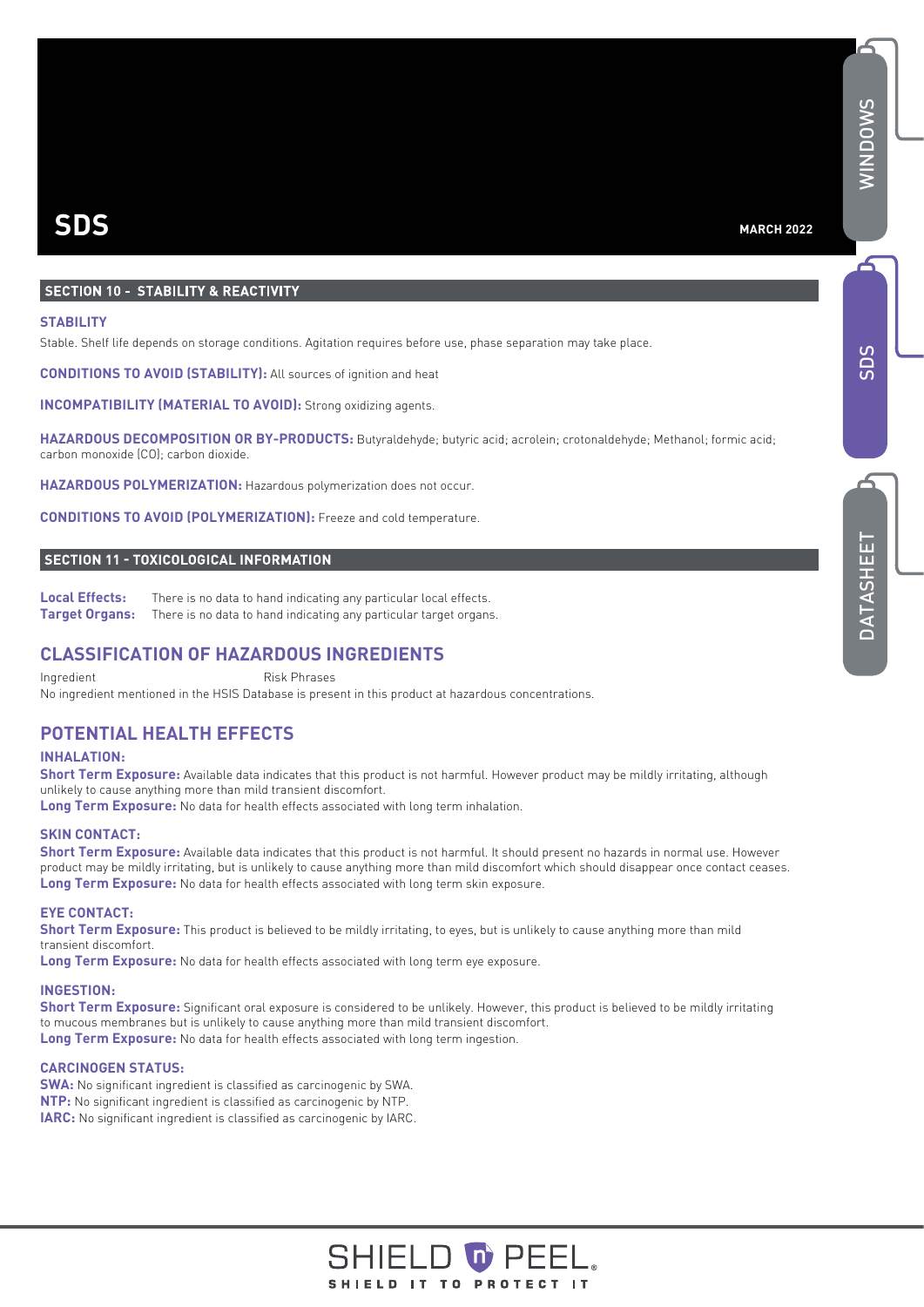#### **MARCH 2022**

#### **SECTION 12 - ECOLOGICAL INFORMATION**

Not conducted environmental toxicity, accumulation, mobility or biodegradation studies with this material, but recommends extensive use of recycling techniques for the product and waste products by the process in mention.

#### **SECTION 13 - DISPOSAL CONSIDERATIONS**

This material when discarded is not a hazardous waste as that term is defined by the Resource, Conservation and Recovery Act (RCRA), 40 CFR 261.

Disposal considerations: Incineration, Recycling or Landfill.

Miscellaneous advice: Local, state, provincial, and national disposal regulations may be more or less stringent. This product should not be dumped, spilled, rinsed or washed into sewers or public waterways.

RCRA HAZARD CLASS: None known.

#### **SECTION 14 - TRANSPORTATION INFORMATION**

This product is not classified as a Dangerous Good by ADG, IATA or IMDG/IMSBC criteria. No special transport conditions are necessary unless required by other regulations.

#### **SECTION 15 - REGULATORY INFORMATION**

AICS: All of the significant ingredients in this formulation are compliant with NICNAS regulations.

#### **SECTION 16 - OTHER INFORMATION**

#### **ACRONYMS**

| <b>ADG Code:</b>     | Australian Code for the Transport of Dangerous Goods by Road and Rail (7th edition).                                 |
|----------------------|----------------------------------------------------------------------------------------------------------------------|
| AICES:               | Australian Inventory of Chemical Substances.                                                                         |
| SWA:                 | Safe Work Australia, formerly ASCC and NOHSC.                                                                        |
| <b>CAS Number:</b>   | Chemical Abstracts Service Registry Number.                                                                          |
| <b>Hazchem Code:</b> | Emergency action code of numbers and letters that provide information to emergency services especially firefighters. |
| <b>IARC:</b>         | International Agency for Research on Cancer.                                                                         |
| NOS:                 | Not otherwise specified.                                                                                             |
| NTP:                 | National Toxicology Program (USA).                                                                                   |
| <b>R-Phrase:</b>     | Risk Phrase.                                                                                                         |
| <b>SUSMP:</b>        | Standard for the Uniform Scheduling of Medicines & Poisons.                                                          |
| <b>UN Number:</b>    | United Nations Number.                                                                                               |

THIS SDS SUMMARISES OUR BEST KNOWLEDGE OF THE HEALTH AND SAFETY HAZARD INFORMATION OF THE PRODUCT AND HOW TO SAFELY HANDLE AND USE THE PRODUCT IN THE WORKPLACE. EACH USER MUST REVIEW THIS SDS IN THE CONTEXT OF HOW THE PRODUCT WILL BE HANDLED AND USED IN THE WORKPLACE.

IF CLARIFICATION OR FURTHER INFORMATION IS NEEDED TO ENSURE THAT AN APPROPRIATE RISK ASSESSMENT CAN BE MADE, THE USER SHOULD CONTACT THIS COMPANY SO WE CAN ATTEMPT TO OBTAIN ADDITIONAL INFORMATION FROM OUR SUPPLIERS.

OUR RESPONSIBILITY FOR PRODUCTS SOLD IS SUBJECT TO OUR STANDARD TERMS AND CONDITIONS, A COPY OF WHICH IS SENT TO OUR CUSTOMERS AND IS ALSO AVAILABLE ON REQUEST.

#### **Please read all labels carefully before using product.**

#### SHIELD **O** PEEI SHIELD IT TO PROTECT IT

Z<br>W  $\Box$ OWS

6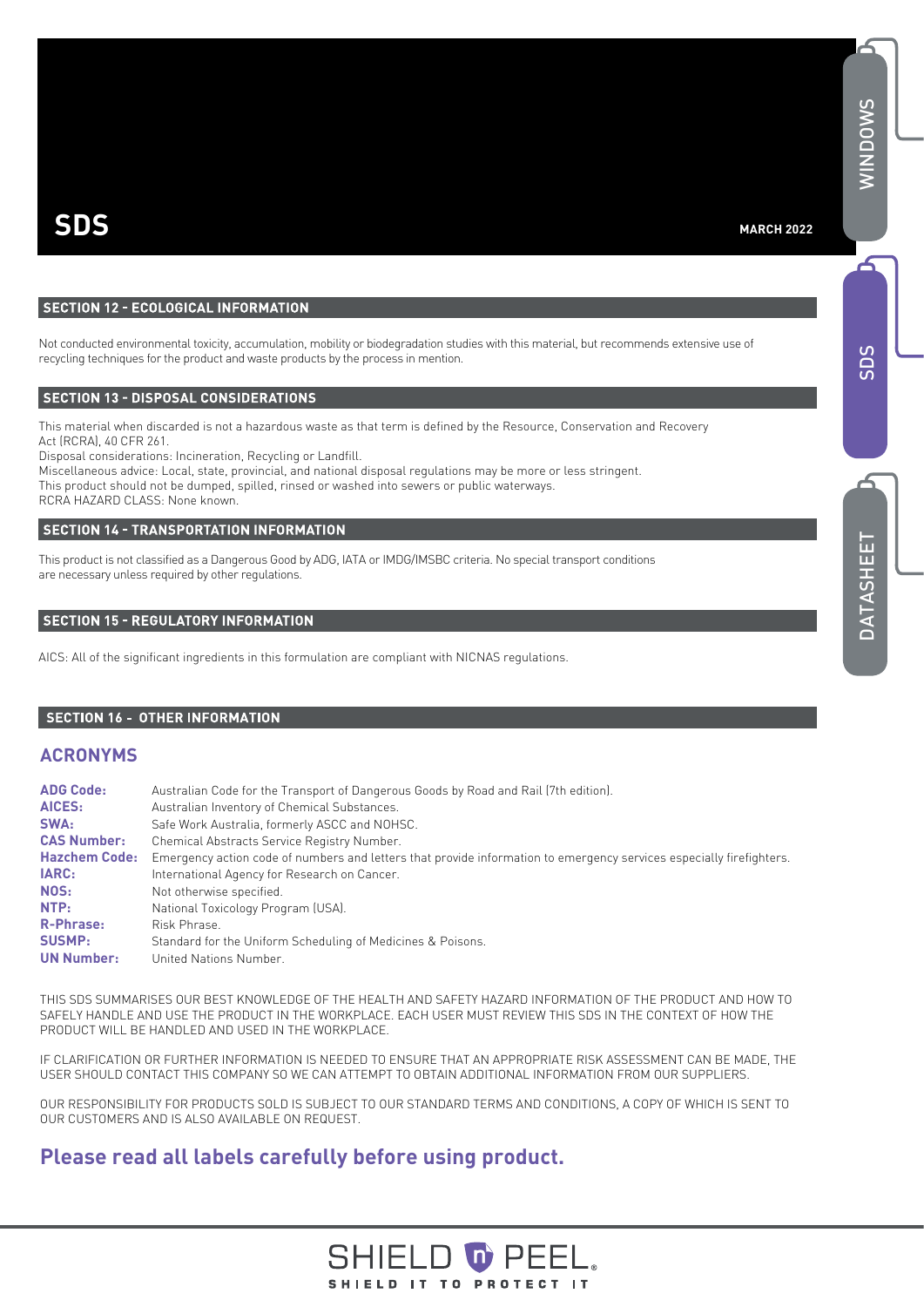# SHIELD O PEEL.

# **DATASHEET**

**MARCH 2022**

SHIELD N PEEL WINDOWS delivers quality temporary surface protection to most non-porous surfaces. SHIELD N PEEL WINDOWS protects against possible damage caused by cement, paint and render spatter, welding and grinding flecks as well as other damage caused during the building, renovating and cleaning process. Being water-based there is no need for harsh solvents or chemicals during clean up with rollers and spray guns washing out in water.

#### **Great for protecting non-porous surfaces such as:**

Windows Glass Powder-coated frames **Balustrades** Most non-porous surfaces \*

#### **\* ALWAYS TEST SURFACES FOR SUITABILITY BEFORE USE**

#### **'Saves you time and money by eliminating costly replacement'**

Allows natural light in Water-based Non-flammable Non-hazardous Biodegradable Easy to apply & remove

#### **TEST AREA**

It is recommended that you first apply a test patch to ensure compatibility before proceeding with the entire job.

#### **PREPARATION**

- Application Surface **must** be clean & dry Use drop sheets and tape to protect
- nearby surfaces • **Tools needed:** Roller with a 20mm polyester NAP or

#### airless spray gun **APPLICATION**

- Stir thoroughly for best results use electric drill with a paint stirrer
- Apply a thick even coat ensuring neat edges to avoid possible feathered edges
- Allow a border of 5-10mm around the surface to be coated. Be sure to apply liberally for ease of removal once product has dried and protection is no longer required
- If two coats are required, wait until first coat is touch dry before applying the second coat
- Ensure adequate ventilation when applying product
- For best application apply at temperatures between 14°C and 25°C. Avoid applying product if temperature is below 10°C or above 35°C
- Use a WET mils guide to ensure minimum mils are met

#### **DRYING**

Approx. 30 minutes (touch dry). NOTE: Drying times are a guide only. Longer drying times may be required under cooler or humid conditions.

#### **COVERAGE**

For best results, a WET film thickness of 250 microns (10mils WET) is recommended achieving a coverage area of approx. 4m² per litre.

NOTE: Areas are a guide only as actual coverage achieved is determined by the substrate surface to be coated as well as the application technique used.

#### **HOW LONG WILL THE PROTECTION LAST?**

Based on the minimum recommended WET film thickness application of 250 microns on glass, SHIELD N PEEL WINDOWS can last up to 6 months, depending on climate conditions. Additional coats maybe applied where longer protection is required.

#### **REMOVAL**

- Start from a corner and carefully peel back the coating. If applied correctly, you should have enough tensile strength in the coating to remove it in one sheet.
- If necessary water may be used with the pressure of a hose or power sprayer to remove stubborn areas should they occur.
- Avoid removing the peelable coating in temperatures below 10°C as the film may be brittle and difficult to peel. Coating is best removed at temperatures between 14°C and 20°C.

#### **DO NOT APPLY SHIELD N PEEL WINDOWS TO:**

Fibreglass, acrylic, perspex, brick, concrete, timber, 'soft' Low-e (low emissivity) glass or any other porous surface.

#### **PRECAUTION**

- Avoid skin and eye contact. • Chemical goggles and impervious gloves should be worn when handling this product.
- Avoid breathing vapors that occur during application. A painters mask or other suitable respiratory device should be work when applying this product
- DO NOT ALLOW PRODUCT TO FREEZE

#### **CLEAN UP / WASTE**

- Wash up in water
- DO NOT pour contents or washings down drains or sinks. Dispose of as per your local council regulations.

#### **COLOUR**

SHIELD N PEEL WINDOWS is blue in colour both wet and as a dry film.

#### **SHELF LIFE / STORAGE**

- Will keep up to 12 months if stored in a clean dry area above 10°C.
- Keep the lid sealed airtight when not in use.

Shield n Peel products are designed to be used on new surfaces that have unblemished, perfect finishes. Surfaces that are not new may be weathered or show signs of erosion making the surface rough or porous and therefore unsuitable for use with Shield n Peel products. These surfaces should be thoroughly tested with the Shield n Peel product and left for a sensible period of time to evaluate the products removability on the surface. Use of Shield n Peel products on these types of surfaces are done so with a clear understanding that the buyer assumes all risks and liabilities for the results of such use.

Shield n Peel products are designed to be used on new surfaces that have unblemished, perfect finishes. Surfaces that are not new may be weathered or show signs of erosion making the surface rough or porous and therefore unsuitable for use with Shield n Peel products. These surfaces should be thoroughly tested with the Shield n Peel product and left for a sensible period of time to evaluate the products removability on the surface. Use of Shield n Peel products on these types of surfaces are done so with a clear understanding that the buyer assumes all risks and liabilities for the results of such use.Store for up to 12 months in a clean dry area above 10˚C. Keep the lid sealed in and airtight when not in use. DO NOT allow product to freeze.

**Warranty:** Guru Corporation PTY LTD makes no warranties, expressed or implied including but not limited to, the implied warranties of merchantability and fitness for a particular purpose. Suggestions and recommendations are made without warranty or guarantee of any kind. The buyer assumes all risk and liability for the results of such use. Guru Corporation PTY LTD, ABN: 83 096 593 092. Unit 2 / 872 Pacific Highway, LISAROW NSW 2250, AUSTRALIA. Made in AUSTRALIA.

# Ë DATASHEET SDS

SDS

Q<br>MIND  $\circ$ ≶  $\mathsf{S}$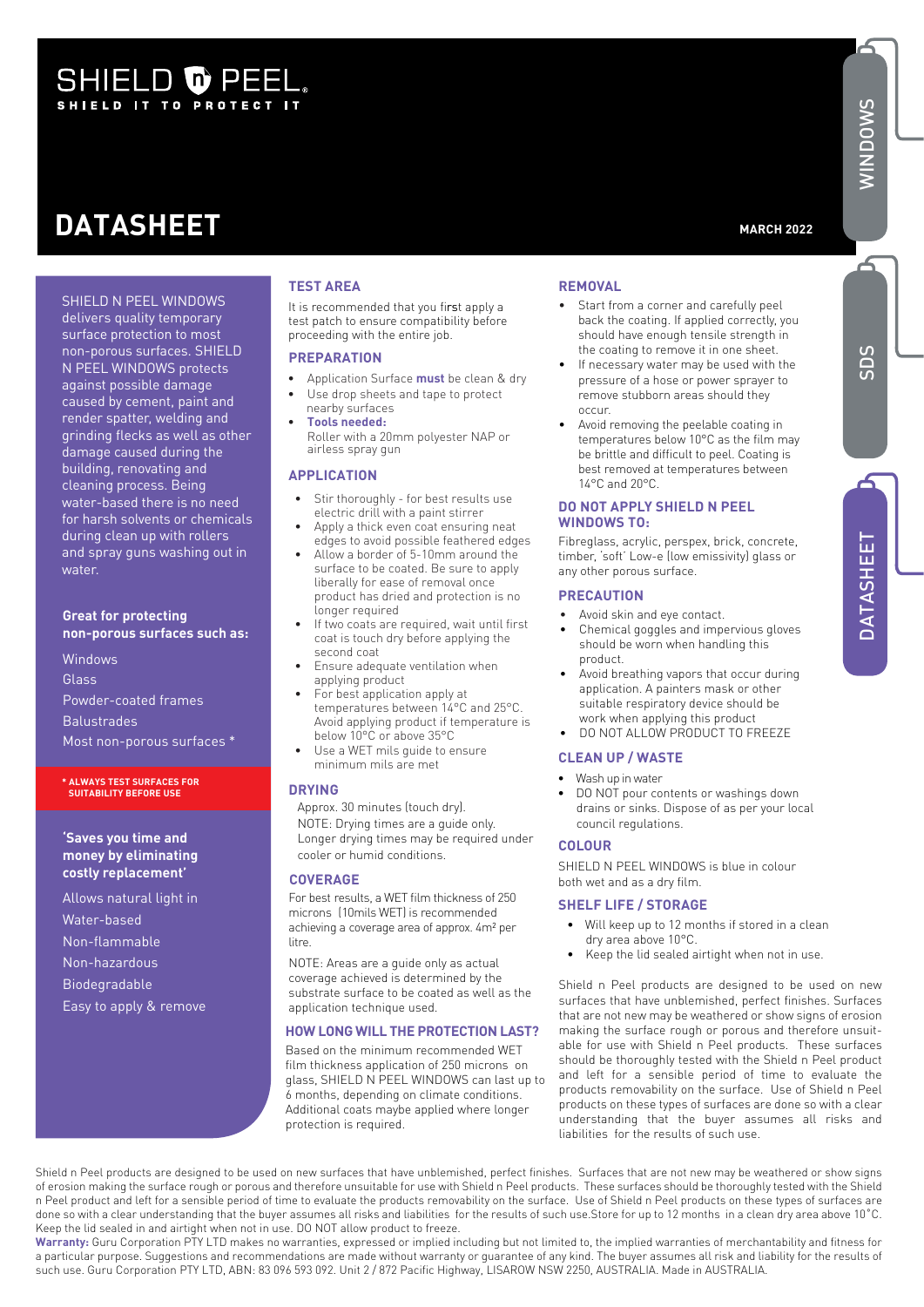# SHIELD OPEEL. **SHIELD PROTECT** T O









**SHIELD n PEEL PEELSTRIP** 

is a water-based, viscous clear gel product specially developed for the removal of temporary protective coatings (TPC).

The thixotropic nature of the product provides excellent clinging on vertical surfaces to provide sufficient contact time for temporary protective coating removal.



**GOOD FOR REMOVING** SHIELD n PEEL for WINDOWS SHIELD n PEEL for BATH & SPA ACRYLIC SHIELD n PEEL for FLOORS SHIELD n PEEL PAINTSHIELD SHIELD n PEEL for METAL BATH

**SHIELD n PEEL PEELSTRIP** is specially formulated to assist in breaking down hard to remove or product.

For "How to Apply" videos & more info on all our products: **www.shieldnpeel.com.au**



www.gurucorp.com.au Unit 2 / 872 Pacific Highway TUGGERAH NSW 2250

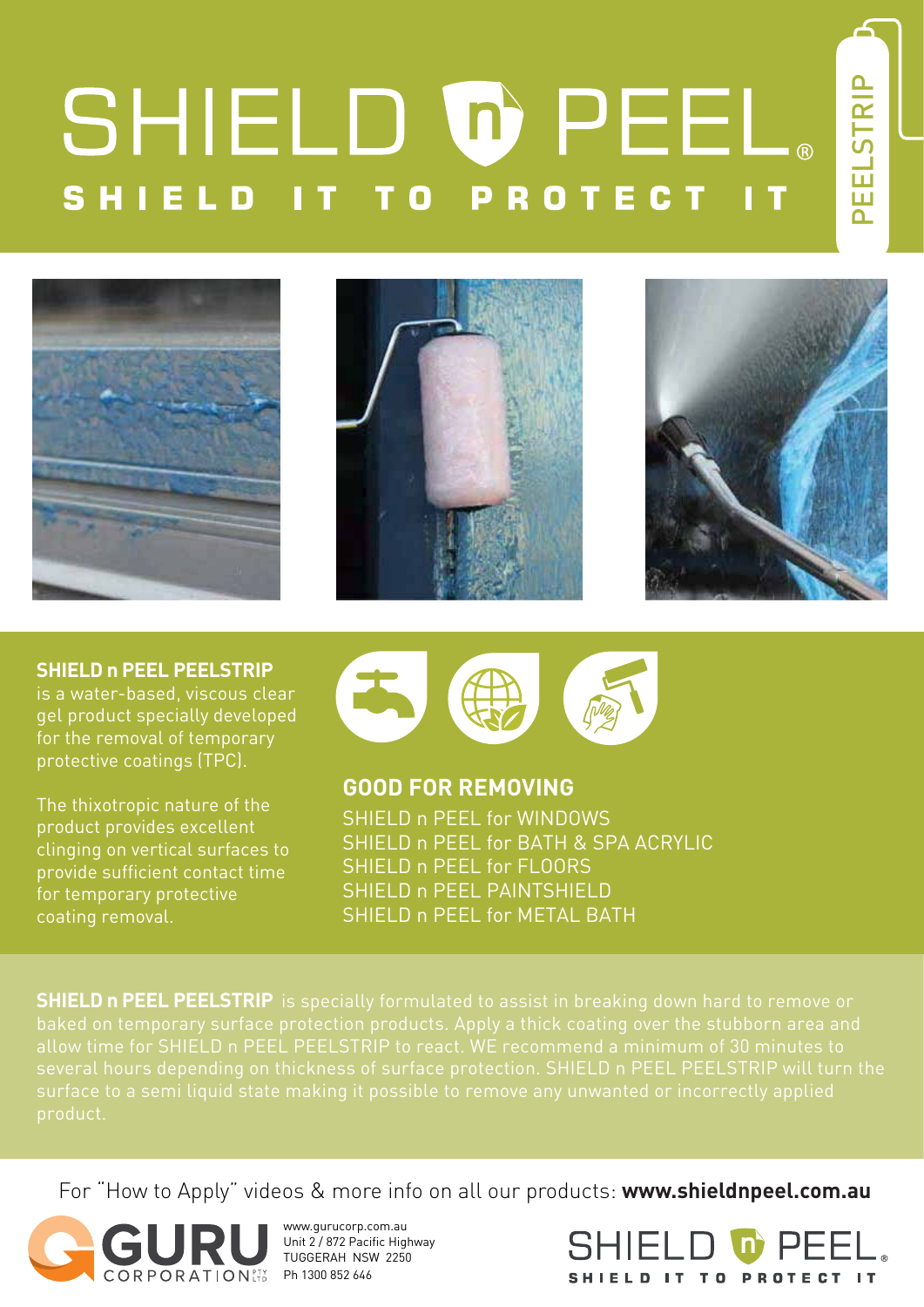### **SHIELD & PEEI** SHIELD IT TO PROTECT IT

# **SDS**

## **GHS Precautionary Statements**

- P210: Keep away from heat/sparks/open flames/hot surfaces No smoking
- P233: Keep container tightly closed
- P243: Take precautionary measures against static discharge
- P261: Avoid breathing dust/fume/gas/mist/vapours/spray
- P262: Do not get in eyes, on skin, or on clothing
- P280: Wear protective gloves/protective clothing/eye protection/face protection
- P303+361+353: IF ON SKIN (or hair): Remove/Take off immediately all contaminated clothing. Rinse skin with water/shower
- P305+351+338: IF IN EYES: Rinse cautiously with water for several minutes. Remove contact lenses if present and easy to do –
- continue rinsing
- P371+380+375: In case of major fire and large quantities: Evacuate area. Fight fire remotely due to the risk of explosion
- P501: Dispose of contents/container in accordance with local/regional/national regulations

#### **SECTION 3 - COMPOSITION / INFORMATION ON INGREDIENTS**

| List                    |                   |           |
|-------------------------|-------------------|-----------|
| <b>Chemical Name(s)</b> | <b>CAS Number</b> | % Weight  |
| FTHYL LACTATE           | 687-47-8          | 40-60     |
| <b>WATER</b>            | 7732-18-5         | $50 - 60$ |
| <b>ADDITIVES</b>        | PROPRIFTOR        | $1 - 10$  |

#### **SECTION 4 - FIRST AID MEASURES**

General Advice If symptoms persist, call a physician. Show this safety data sheet to the doctor in attendance.

**Eye Contact:** Immediately flush with plenty of water. After initial flushing, remove any contact lenses and continue flushing for at least 15 minutes. Keep eyes wide open while rinsing. Call a physician immediately.

**Skin Contact:** Wash off immediately with soap and plenty of water removing all contaminated clothes and shoes. If skin irritation persists, call a physician.

**Inhalation:** Move to fresh air in case of accidental inhalation of vapors. If symptoms persist, call a physician.

**Ingestion:** Clean mouth with water and afterwards drink plenty of water. Do not induce vomiting without medical advice. Never give anything by mouth to an unconscious person. Consult a physician.

Notes to Physician Treat symptomatically.

Protection of First-aiders Use personal protective equipment. Avoid contact with skin, eyes and clothing.

#### **SECTION 5 - FIREFIGHTING MEASURES**

Flammable Properties: Flammable. Vapors may form explosive mixtures with air.

Suitable Extinguishing Media Foam. Alcohol-resistant foam. Dry chemical. Dry powder. Carbon dioxide (CO2 ). Use extinguishing measures that are appropriate to local circumstances and the surrounding environment. Cool closed containers exposed to fire with water spray.

Unsuitable Extinguishing Media: Do not use a solid water stream as it may scatter and spread fire.

Hazardous Combustion Products: Burning produces irritant fumes, Carbon monoxide (CO), Carbon dioxide (CO2).



PEELSTRIP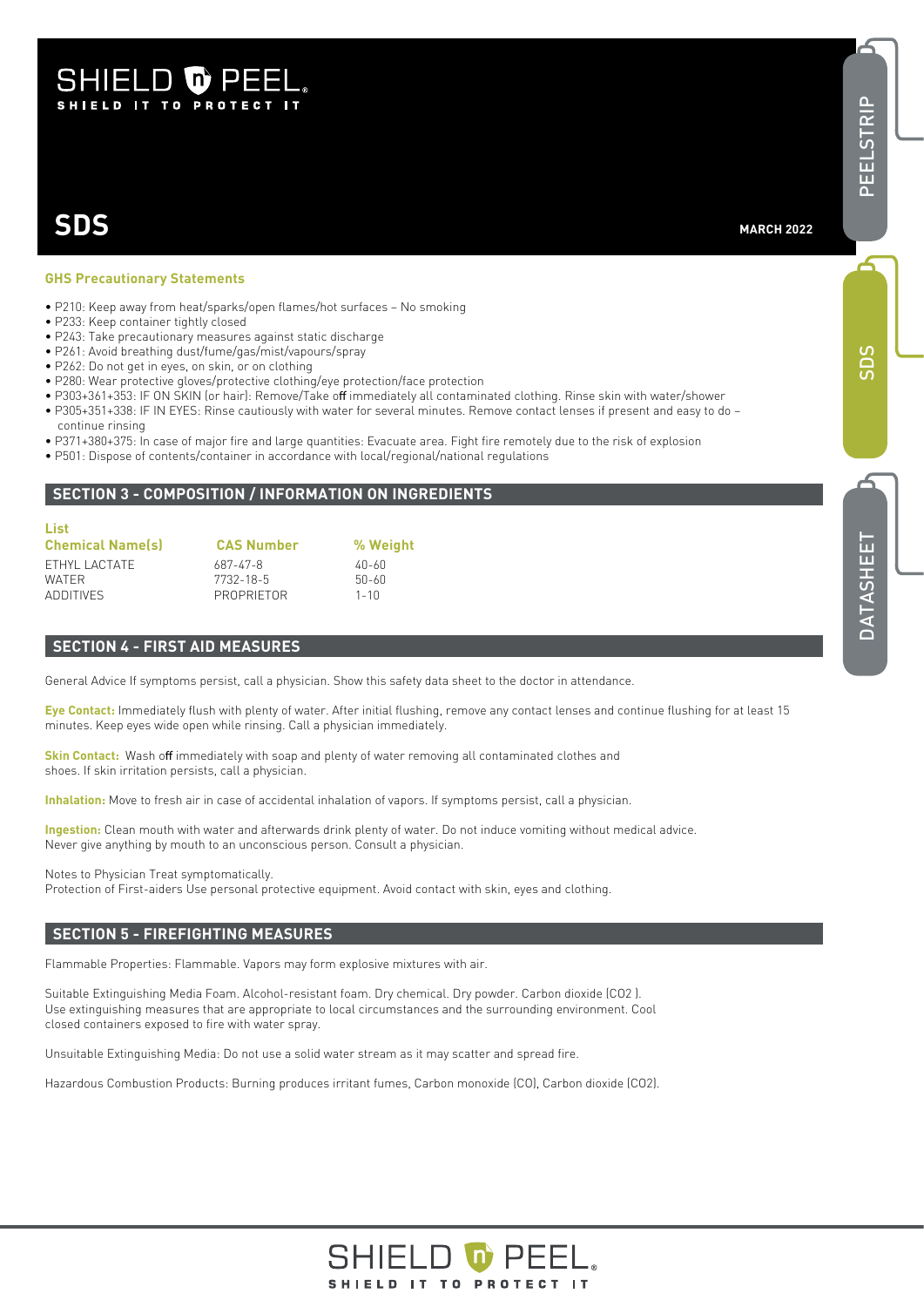#### **SECTION 6 - ACCIDENTAL RELEASE MEASURES**

Personal Precautions: Evacuate personnel to safe areas. Keep people away from and upwind of spill/leak. Remove all sources of ignition. Take precautionary measures against static discharges. Use personal protective equipment.

**Environmental Precautions:** Prevent further leakage or spillage if safe to do so. Prevent product from entering drains.

**Methods for Clean-up Dam up:** Soak up with inert absorbent material. Pick up and transfer to properly labelled containers. After cleaning, flush away traces with water

#### **SECTION 7 - HANDLING AND STORAGE**

**Handling:** Use only in area provided with appropriate exhaust ventilation. Wear personal protective equipment. Do not breathe vapors or spray mist. Use product only in closed system.

**Storage:** Keep containers tightly closed in a cool, well-ventilated place. Keep away from heat. Protect from light. Keep in properly labelled containers.

#### **SECTION 8 - EXPOSURE CONTROL/PERSONAL PROTECTION**

#### **Exposure Limits**

This product is not known to contain any hazardous materials with occupational exposure limits established by the region specific regulatory bodies.

**Engineering Measures:** Ensure adequate ventilation, especially in confined areas. Ensure that eyewash stations and safety showers are close to the workstation location.

#### **Personal Protective Equipment**

Eye/face Protection: Tightly fitting safety goggles.

**Skin and Body Protection:** Long sleeved clothing, Boots, Apron, Impervious butyl rubber gloves, Please observe the instructions regarding permeability and breakthrough time which are provided by the supplier of the gloves. Also take into consideration the specific local conditions under which the product is used.

**Respiratory Protection:** In case of mist, spray or aerosol exposure wear suitable personal respiratory protection.

General Hygiene Considerations When using, do not eat, drink or smoke. Regular cleaning of equipment, work area and clothing

**You should call the Poisons Information Centre if you feel that you may have been poisoned, burned or irritated by this product. The number is 13 1126 from anywhere in Australia (0800 764 766 in New Zealand) and is available at all times. Have this SDS with you when you call.**

#### **SECTION 9 - PHYSICAL AND CHEMICAL PROPERTIES**

**Reactivity In Water - None Analytical Voc (Epa Method 24)** Not Available **Appearance Water** White Liquid Gel<br> **Specific Gravity (H20=1)** 1.01-1.03 **Specific Gravity (H20=1) % Volatile By Volume** 50<br> **% Solid By Weight Contract Solid By Weight Not Available % Solid By Weight Theoretical Voc** Not Available **Colour** Colourless **Odor** Mild Sweet Odor **Odor Threshold** Nonw

**Melting Point Melting Point Not Available Freezing Point** Same As Water **Boiling Point** Not Available **Flash Point** Not Available **Flammability (Liquid)** Flammable On Drying **Evap. Rate Not Available Water Solubility Not Available Water Solubility 100% Properties and Material Solution 100% Properties and Material Solution 100% Properties**<br>Properties and Material Solution of the University of the University of the University of the University of th<br> **Viscosity** 

**D O** PEE

SHIELD IT TO PROTECT IT

**Ph** Approx 4

SDS

PEELSTRIP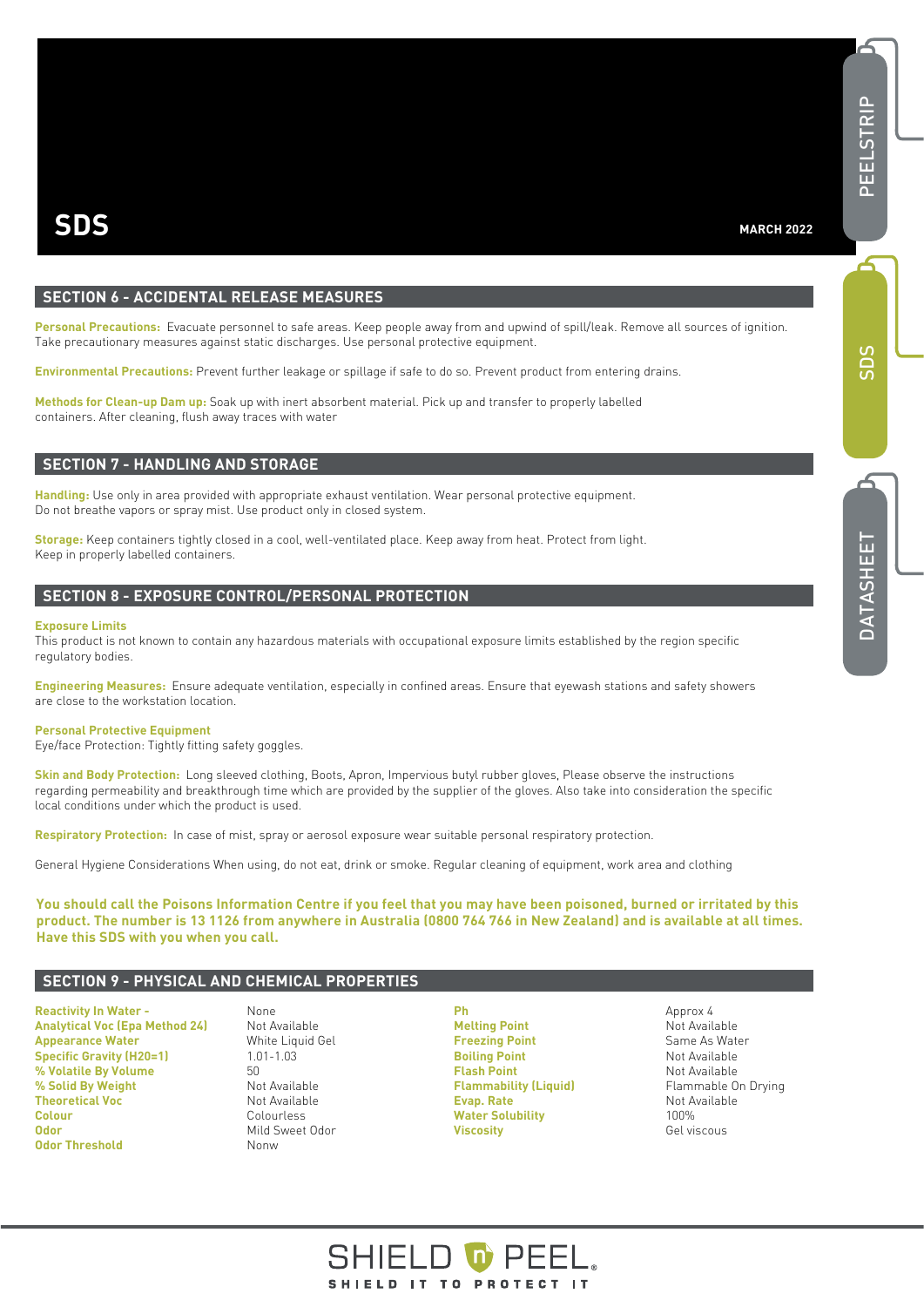#### **MARCH 2022**

#### **SECTION 10 - STABILITY AND REACTIVITY**

**Chemical Stability:** Stable under normal conditions.

**Conditions to Avoid:** Heat, flames and sparks.

**Incompatible Materials:** Strong oxidizing agents. Strong acids. Strong bases. Hazardous Decomposition: Products None known.

**Possibility of Hazardous Reactions:** Hazardous polymerization does not occur

#### **SECTION 11 - TOXICOLOGICAL INFORMATION**

Toxicological Information (product): no information available

#### **SECTION 12 - ECOLOGICAL INFORMATION**

| <b>Chemical 1 Persistence and Degradability</b> | Readily biodegradable    |
|-------------------------------------------------|--------------------------|
| <b>Chemical 1 Bioaccumulation Potential</b>     | No information available |
| <b>Chemical 1 Mobility Information</b>          | Miscibility with water   |

#### **SECTION 13 - DISPOSAL CONSIDERATIONS**

#### **Product Disposal Considerations:**

Dispose of in compliance with the laws and regulations pertaining to this product in your jurisdiction.

#### **Miscellaneous Advice:**

Empty containers should be taken for local recycling, recovery or waste disposal

#### **SECTION 14 - TRANSPORTATION INFORMATION**

**DOT Domestic Ground: Non-Bulk** Non regulated

#### **SECTION 15 - REGULATORY INFORMATION**

#### **TSCA:** Not reported

#### **SARA TITLE III (313):**

This product is not known to contain any chemicals which are subject to the reporting requirements of the Act or regulations contained in 40 CFR 372.

#### **SARA 311/312:**

Acute Health Hazard- Yes , Chronic Health Hazard- No, Fire Hazard- Yes, Sudden Release of Pressure Hazard- No, Reactive Hazard- No

**HMIS-Health:** 2

**HMIS-Fire:** 1

**HMIS-Reactivity:** 0



PEELSTRIP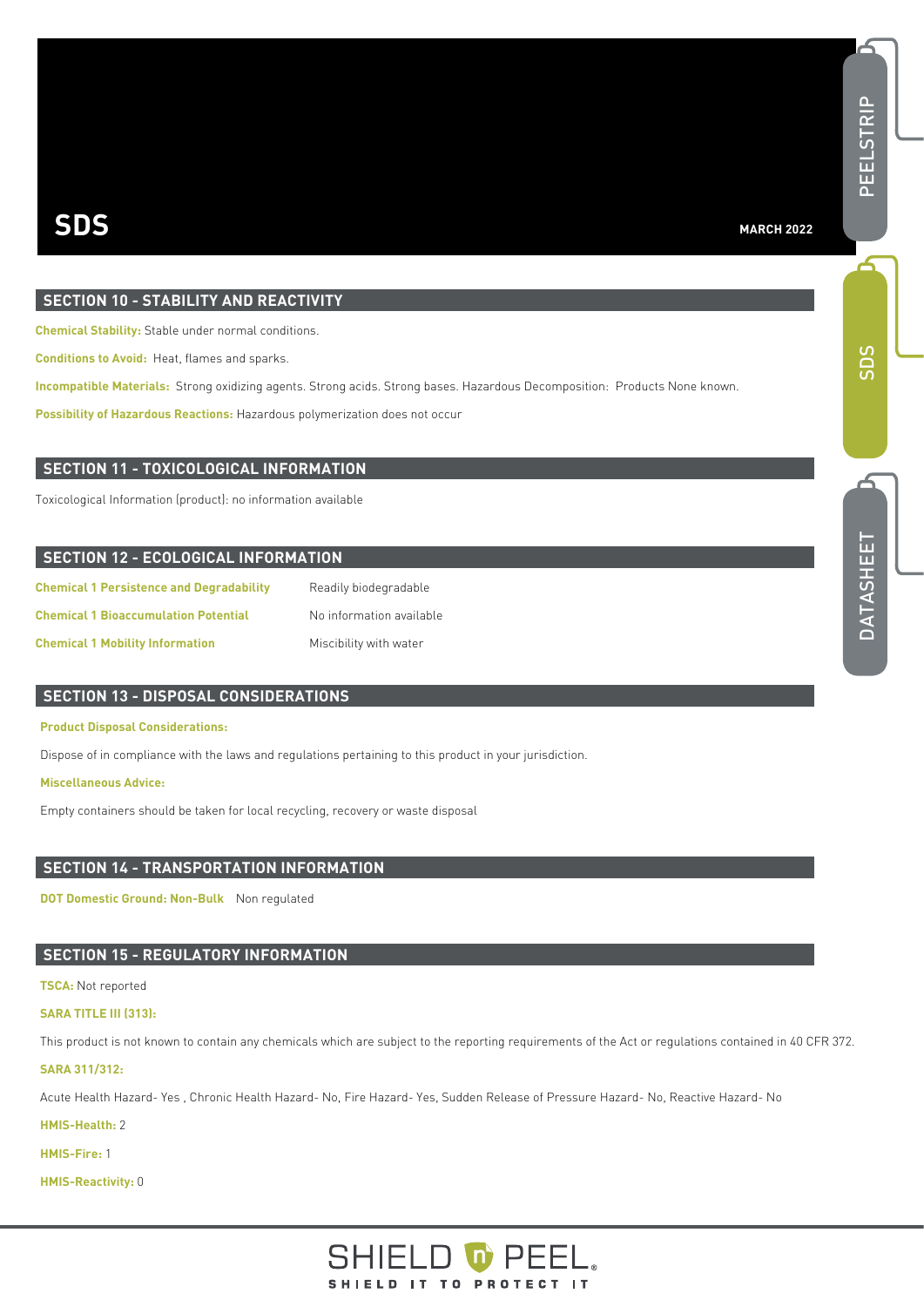| <b>SECTION 15 - REGULATORY INFORMATION</b> |                |  |
|--------------------------------------------|----------------|--|
| <b>HMIS-PPE:</b>                           | As required    |  |
| NFPA-Health:                               | 2              |  |
| <b>NFPA-Flammability:</b>                  | $\overline{1}$ |  |

**NFPA-Reactivity:** 0

#### **SECTION 16 - OTHER INFORMATION**

| <b>SDS Revision:</b> | None                  |
|----------------------|-----------------------|
| Date:                | 2/1/2017              |
| <b>SDS Author:</b>   | General Chemical Corp |

| <b>HEALTH</b>     | 7           |
|-------------------|-------------|
| <b>FIRE</b>       |             |
| <b>REACTIVITY</b> |             |
| <b>PPE</b>        | As required |



**Please read all labels carefully before using product.**



SDS

ک

PEELSTRIP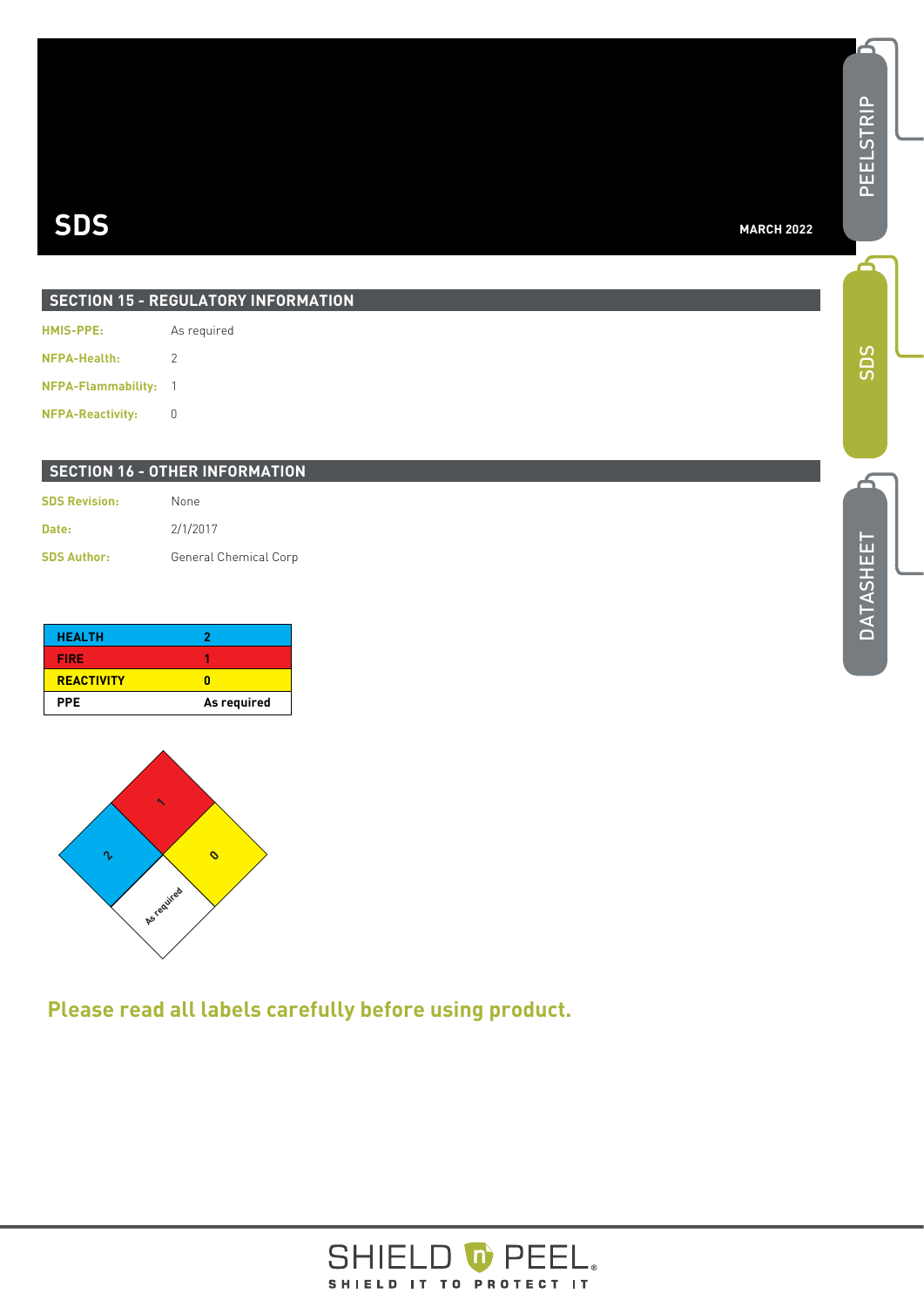# SHIELD O PEEL

# **DATASHEET**

Always test a small inconspicuous area first. Because of various substance characteristice and conditions like porosity, deterioration, embattlement, adverse wear area, type of ink, paint and or other coating applied, abrasion of panted surfaces, and the like, it is difficult to predetermine specific effects from this product.

#### **PREPARATION**

**TEST AREA**

- Application Surface **must** be clean & dry
- Use drop sheets and tape to protect nearby surfaces
- **Tools needed:** Roller with a 20mm polyester NAP or brush or cloth.

#### **APPLICATION**

- Easy to apply by roller or brush. Apply 10 MILS thick wet coating on the temporary protective coating to be removed.
- Ensure adequate ventilation when applying product

#### **REMOVAL**

- Rinse with a room temperature or warm water using a hose or pressurised water spray.
- SHIELD N PEEL PEELSTRIP is specially formulated to assist in breaking down hard to remove or baked on temporary surface protection products. SHIELD N PEEL PEELSTRIP will turn the surface to a semi liquid state making it possible to remove any unwanted or incorrectly applied product.

#### **PRECAUTION**

- Avoid skin and eye contact.
- Chemical goggles and impervious gloves should be worn when handling this product.
- Avoid breathing vapors that occur during application. A painters mask or other suitable respiratory device should be work when applying this product
- DO NOT ALLOW PRODUCT TO FREEZE

#### **CLEAN UP / WASTE**

- Wash up in water
- DO NOT pour contents or washings down drains or sinks. Dispose of as per your local council regulations.

#### **COLOUR**

SHIELD N PEEL PEELSTRIP is a viscous clear gel

#### **SHELF LIFE / STORAGE**

- Will keep up to 12 months if stored in a clean dry area above 10°C.
- Keep the lid sealed airtight when not in use.

SHIELD N PEEL PEELSTRIP is gel product specially (TPC). The thixotropic nature excellent clinging on vertical surfaces to provide sufficient contact time for temporary protective coating removal. SHIELD N PEEL PEELSTRIP is specially formulated to assist products. SHIELD N PEEL PEELSTRIP will turn the surface to a semi liquid state making it possible to remove any unwanted or incorrectly applied product.

#### **GOOD FOR REMOVING**

SHIELD n PEEL for WINDOWS

SHIELD n PEEL for BATH & SPA ACRYLIC

SHIELD n PEEL for FLOORS

SHIELD n PEEL PAINTSHIELD

SHIELD n PEEL for METAL BATH

#### **'Saves you time and money by eliminating costly replacement'**

- \* Water-based
- \* Non-flammable
- \* Non-hazardous
- \* Biodegradable
- \* Easy to apply & remove



PEELSTRIP

PEELSTRII

 $\overline{\mathbf{r}}$